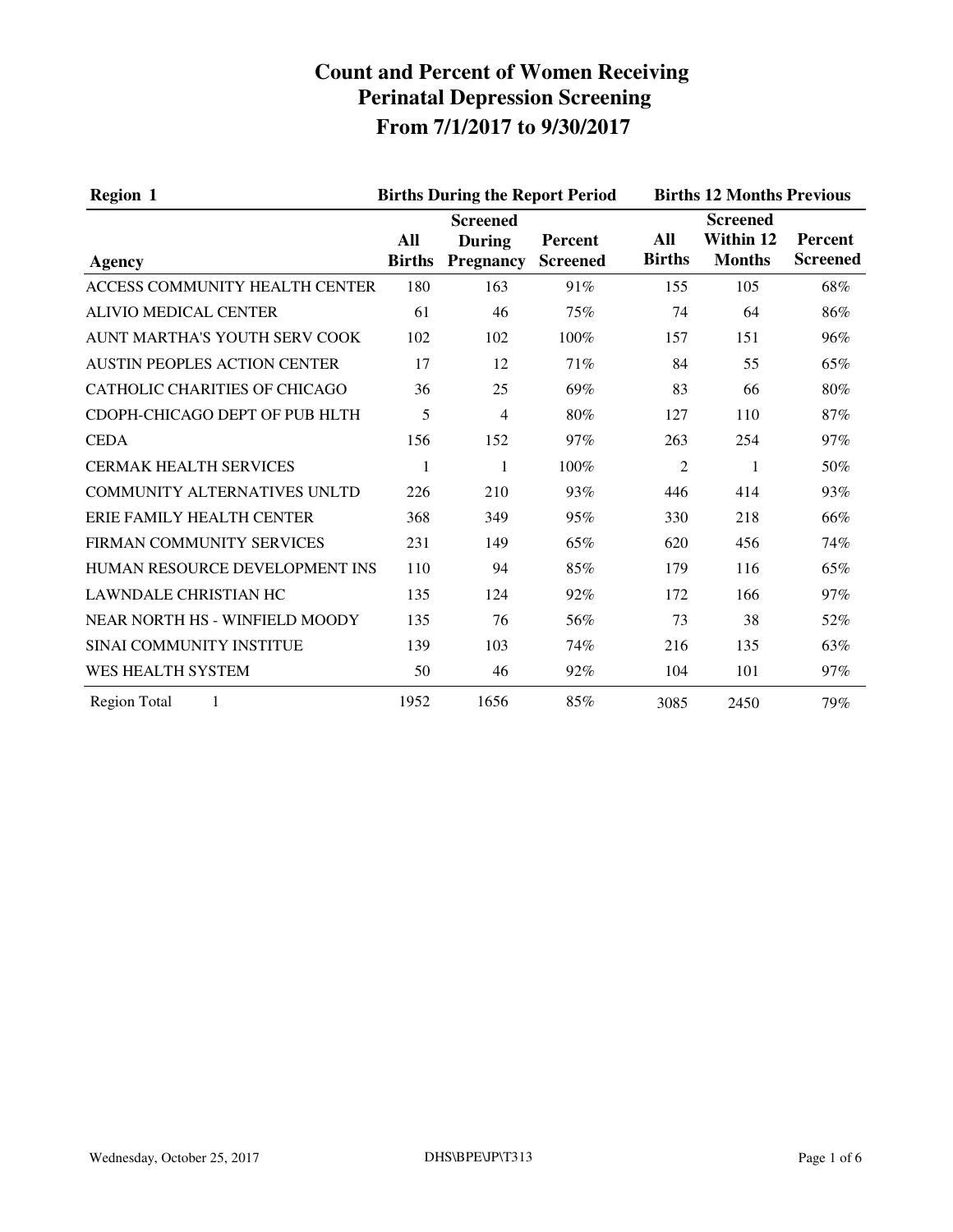| <b>Region 2</b>                       |                      | <b>Births During the Report Period</b>               |                            | <b>Births 12 Months Previous</b> |                                               |                            |
|---------------------------------------|----------------------|------------------------------------------------------|----------------------------|----------------------------------|-----------------------------------------------|----------------------------|
| <b>Agency</b>                         | All<br><b>Births</b> | <b>Screened</b><br><b>During</b><br><b>Pregnancy</b> | Percent<br><b>Screened</b> | All<br><b>Births</b>             | <b>Screened</b><br>Within 12<br><b>Months</b> | Percent<br><b>Screened</b> |
| AUNT MARTHA'S YOUTH SERV KANE         | 56                   | 54                                                   | 96%                        | 113                              | 109                                           | 96%                        |
| <b>BOONE CHD</b>                      | 41                   | 36                                                   | 88%                        | 62                               | 61                                            | 98%                        |
| <b>CARROLL CHD</b>                    | 8                    | 8                                                    | 100%                       | 11                               | 11                                            | 100%                       |
| <b>DEKALB CHD</b>                     | 92                   | 92                                                   | 100%                       | 123                              | 120                                           | 98%                        |
| <b>DUPAGE CHD</b>                     | 365                  | 365                                                  | 100%                       | 592                              | 583                                           | 98%                        |
| <b>GREATER ELGIN FAMILY CARE CNTR</b> | 194                  | 184                                                  | 95%                        | 261                              | 234                                           | 90%                        |
| <b>GRUNDY CHD</b>                     | 20                   | 20                                                   | 100%                       | 26                               | 25                                            | 96%                        |
| KANKAKEE CHD-BRADLEY                  | 114                  | 98                                                   | 86%                        | 185                              | 145                                           | 78%                        |
| <b>KENDALL CHD</b>                    | 19                   | 19                                                   | 100%                       | 38                               | 31                                            | 82%                        |
| <b>LAKE CHD</b>                       | 476                  | 345                                                  | 72%                        | 707                              | 464                                           | 66%                        |
| <b>LEE CHD</b>                        | 26                   | 26                                                   | 100%                       | 45                               | 42                                            | 93%                        |
| <b>MCHENRY CHD</b>                    | 163                  | 145                                                  | 89%                        | 216                              | 200                                           | 93%                        |
| <b>OGLE CHD</b>                       | 17                   | 16                                                   | 94%                        | 18                               | 11                                            | 61%                        |
| STEPHENSON CHD                        | 47                   | 46                                                   | 98%                        | 77                               | 77                                            | 100%                       |
| <b>VNA FOX VALLEY</b>                 | 257                  | 243                                                  | 95%                        | 415                              | 404                                           | 97%                        |
| <b>WHITESIDE CHD</b>                  | 62                   | 60                                                   | 97%                        | 83                               | 80                                            | 96%                        |
| WILL CHD                              | 6                    | $\boldsymbol{0}$                                     | $0\%$                      | 19                               | 14                                            | 74%                        |
| WINNEBAGO CHD                         | 3                    | $\mathbf{1}$                                         | 33%                        | 19                               | 15                                            | 79%                        |
| <b>Region Total</b><br>$\overline{2}$ | 1966                 | 1758                                                 | 89%                        | 3010                             | 2626                                          | 87%                        |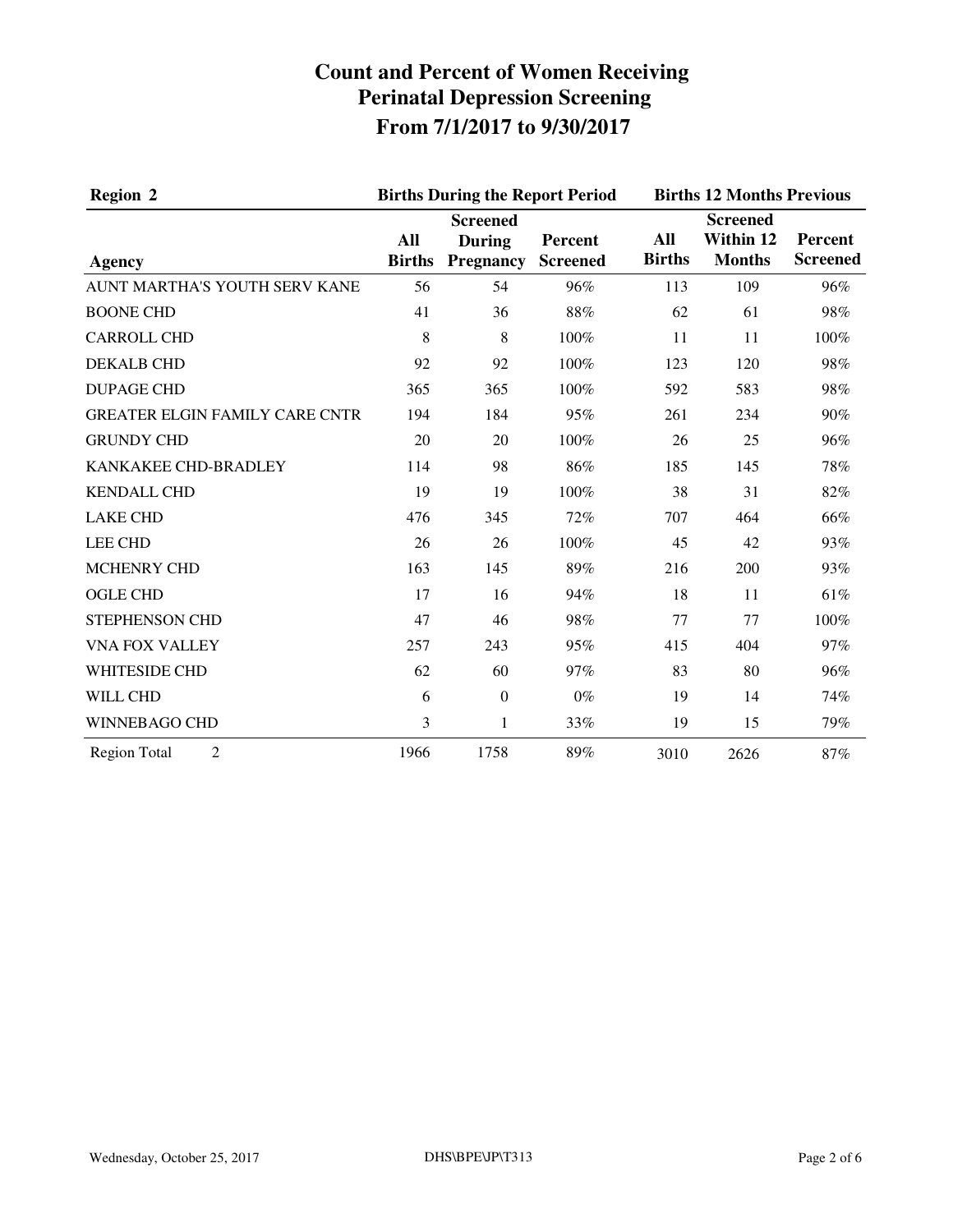| <b>Region 3</b><br>Agency   | <b>Births During the Report Period</b> | <b>Births 12 Months Previous</b>                     |                            |                      |                                               |                            |
|-----------------------------|----------------------------------------|------------------------------------------------------|----------------------------|----------------------|-----------------------------------------------|----------------------------|
|                             | All<br><b>Births</b>                   | <b>Screened</b><br><b>During</b><br><b>Pregnancy</b> | Percent<br><b>Screened</b> | All<br><b>Births</b> | <b>Screened</b><br>Within 12<br><b>Months</b> | Percent<br><b>Screened</b> |
| <b>CHAMPAIGN-URBANA PHD</b> | 149                                    | 133                                                  | 89%                        | 205                  | 195                                           | 95%                        |
| <b>FORD CHD</b>             | 9                                      | 9                                                    | 100%                       | 22                   | 1                                             | 5%                         |
| <b>FULTON CHD</b>           | 27                                     | 27                                                   | 100%                       | 40                   | 31                                            | 78%                        |
| <b>HENDERSON CHD</b>        | 3                                      | 3                                                    | 100%                       | 5                    | 5                                             | 100%                       |
| <b>HENRY CHD</b>            | 28                                     | 28                                                   | 100%                       | 53                   | 52                                            | 98%                        |
| <b>KNOX CHD</b>             | 27                                     | 27                                                   | 100%                       | 63                   | 50                                            | 79%                        |
| <b>LASALLE CHD</b>          | 98                                     | 93                                                   | 95%                        | 137                  | 124                                           | 91%                        |
| <b>LIVINGSTON CHD</b>       | 14                                     | 14                                                   | 100%                       | 28                   | 28                                            | 100%                       |
| <b>MARSHALL CHD</b>         | 10                                     | 9                                                    | 90%                        | 10                   | 10                                            | 100%                       |
| <b>MASON CHD</b>            | 7                                      | 7                                                    | 100%                       | 20                   | 14                                            | 70%                        |
| <b>MCLEAN CHD</b>           | 73                                     | 68                                                   | 93%                        | 172                  | 147                                           | 85%                        |
| <b>MERCER CHD</b>           | 11                                     | 11                                                   | 100%                       | 17                   | 17                                            | 100%                       |
| PUTNAM CHD                  | 2                                      | 2                                                    | 100%                       | 5                    | 5                                             | 100%                       |
| ROCK ISLAND CHD             | 144                                    | 142                                                  | 99%                        | 251                  | 186                                           | 74%                        |
| <b>TASC</b>                 | 31                                     | 31                                                   | 100%                       | 44                   | 38                                            | 86%                        |
| <b>TAZEWELL CHD</b>         | 35                                     | 33                                                   | 94%                        | 105                  | 70                                            | 67%                        |
| <b>WARREN CHD</b>           | 19                                     | 19                                                   | 100%                       | 33                   | 33                                            | 100%                       |
| <b>Region Total</b><br>3    | 687                                    | 656                                                  | 95%                        | 1210                 | 1006                                          | 83%                        |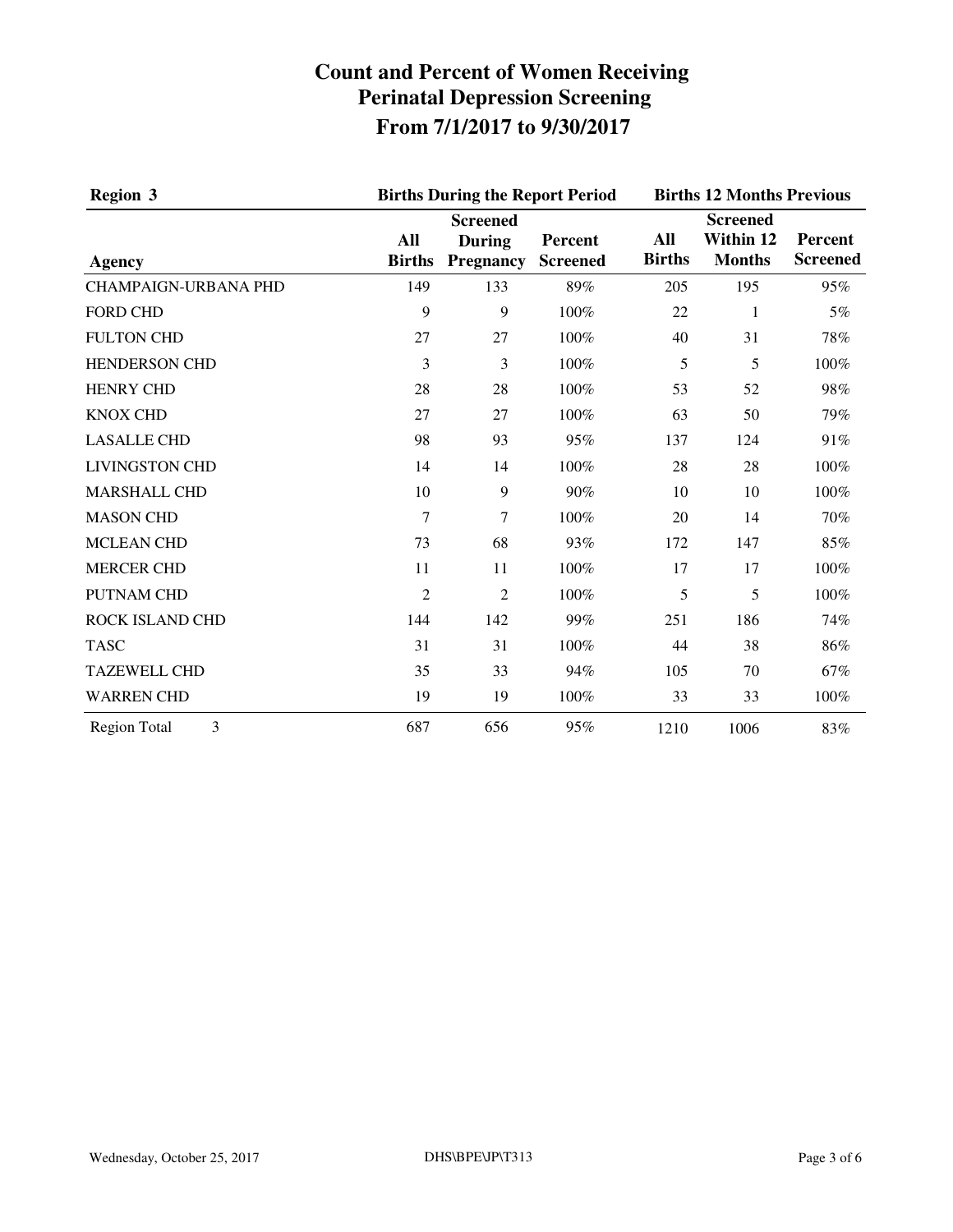| Region 4<br><b>Agency</b>             | <b>Births During the Report Period</b> | <b>Births 12 Months Previous</b>                     |                            |                      |                                               |                            |
|---------------------------------------|----------------------------------------|------------------------------------------------------|----------------------------|----------------------|-----------------------------------------------|----------------------------|
|                                       | All<br><b>Births</b>                   | <b>Screened</b><br><b>During</b><br><b>Pregnancy</b> | Percent<br><b>Screened</b> | All<br><b>Births</b> | <b>Screened</b><br>Within 12<br><b>Months</b> | Percent<br><b>Screened</b> |
| <b>ADAMS CHD</b>                      | 33                                     | 13                                                   | 39%                        | 87                   | 65                                            | 75%                        |
| <b>BROWN CHD</b>                      | $\overline{4}$                         | $\overline{4}$                                       | 100%                       | 5                    | 5                                             | 100%                       |
| <b>CALHOUN CHD</b>                    | 1                                      | $\boldsymbol{0}$                                     | $0\%$                      | $\boldsymbol{0}$     | $\boldsymbol{0}$                              | #Num!                      |
| <b>CASS CHD</b>                       | 14                                     | 14                                                   | 100%                       | 27                   | 27                                            | 100%                       |
| <b>CHRISTIAN CHD</b>                  | 25                                     | 22                                                   | 88%                        | 37                   | 31                                            | 84%                        |
| <b>CLARK CHD</b>                      | 16                                     | 16                                                   | 100%                       | 26                   | 26                                            | 100%                       |
| <b>COLES CHD</b>                      | 42                                     | 42                                                   | 100%                       | 73                   | 68                                            | 93%                        |
| <b>CUMBERLAND CHD</b>                 | 8                                      | $\,8\,$                                              | 100%                       | 6                    | 6                                             | 100%                       |
| DEWITT-PIATT BI-CHD                   | 1                                      | $\mathbf{0}$                                         | $0\%$                      | 6                    | 3                                             | 50%                        |
| <b>DOUGLAS CHD</b>                    | 21                                     | 20                                                   | 95%                        | 13                   | 11                                            | 85%                        |
| <b>EDGAR CHD</b>                      | 14                                     | 14                                                   | 100%                       | 27                   | 26                                            | 96%                        |
| <b>EFFINGHAM CHD</b>                  | 17                                     | 17                                                   | 100%                       | 31                   | 28                                            | 90%                        |
| <b>GREENE CHD</b>                     | 17                                     | 17                                                   | 100%                       | 12                   | 12                                            | 100%                       |
| <b>JERSEY CHD</b>                     | 14                                     | 14                                                   | 100%                       | 29                   | 29                                            | 100%                       |
| <b>LOGAN CHD</b>                      | 18                                     | 11                                                   | 61%                        | 29                   | 19                                            | 66%                        |
| <b>MACON CHD</b>                      | 88                                     | 53                                                   | 60%                        | 107                  | 76                                            | 71%                        |
| MONTGOMERY CHD                        | 22                                     | 18                                                   | 82%                        | 38                   | 23                                            | 61%                        |
| <b>MORGAN CHD</b>                     | 35                                     | 35                                                   | 100%                       | 24                   | 18                                            | 75%                        |
| MOULTRIE CHD                          | 12                                     | 12                                                   | 100%                       | 13                   | 13                                            | 100%                       |
| PIKE CHD                              | 16                                     | 16                                                   | 100%                       | 19                   | 19                                            | 100%                       |
| <b>SANGAMON CHD</b>                   | 146                                    | 140                                                  | 96%                        | 264                  | 253                                           | 96%                        |
| <b>SCHUYLER CHD</b>                   | $\mathbf{1}$                           | $\mathbf{1}$                                         | 100%                       | $\overline{c}$       | $\overline{2}$                                | 100%                       |
| <b>SCOTT CHD</b>                      | 4                                      | $\overline{\mathcal{L}}$                             | 100%                       | 5                    | $\overline{4}$                                | $80\%$                     |
| <b>SHELBY CHD</b>                     | 12                                     | 12                                                   | 100%                       | 23                   | 23                                            | 100%                       |
| $\overline{4}$<br><b>Region Total</b> | 581                                    | 503                                                  | 87%                        | 903                  | 787                                           | 87%                        |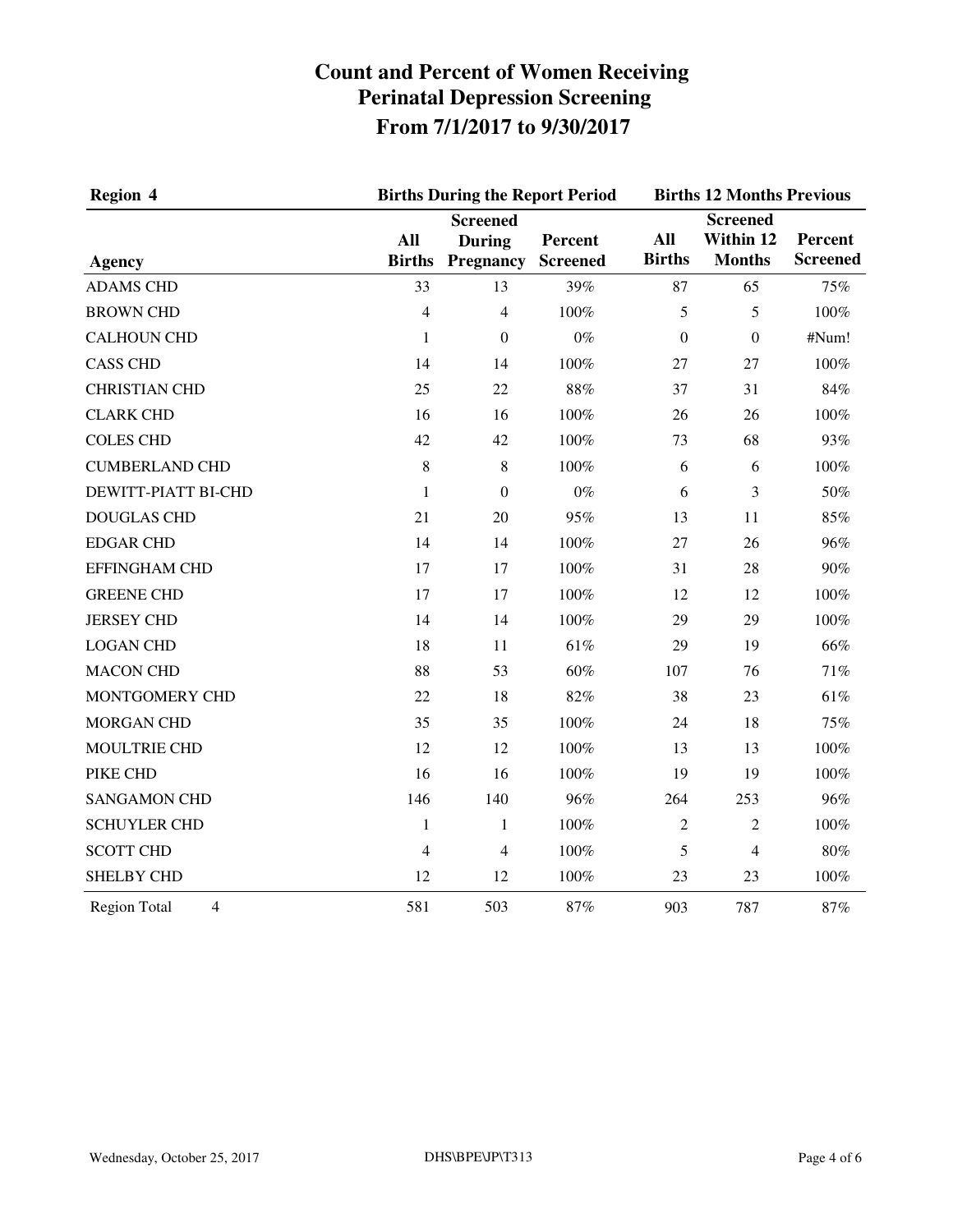| Region 5                          |                      | <b>Births During the Report Period</b>               |                            | <b>Births 12 Months Previous</b> |                                               |                            |
|-----------------------------------|----------------------|------------------------------------------------------|----------------------------|----------------------------------|-----------------------------------------------|----------------------------|
| <b>Agency</b>                     | All<br><b>Births</b> | <b>Screened</b><br><b>During</b><br><b>Pregnancy</b> | Percent<br><b>Screened</b> | All<br><b>Births</b>             | <b>Screened</b><br>Within 12<br><b>Months</b> | Percent<br><b>Screened</b> |
| <b>BOND CHD</b>                   | 21                   | 21                                                   | 100%                       | 25                               | 25                                            | 100%                       |
| <b>CLAY CHD</b>                   | 27                   | 27                                                   | 100%                       | 35                               | 35                                            | 100%                       |
| <b>CLINTON CHD</b>                | 24                   | 24                                                   | 100%                       | 37                               | 33                                            | 89%                        |
| <b>COORDINATED YOUTH SERVICES</b> | 174                  | 173                                                  | 99%                        | 235                              | 232                                           | 99%                        |
| <b>CRAWFORD CHD</b>               | 11                   | 11                                                   | 100%                       | 17                               | 16                                            | 94%                        |
| <b>EAST SIDE HEALTH DISTRICT</b>  | 123                  | 104                                                  | 85%                        | 207                              | 138                                           | 67%                        |
| EGYPTIAN PUBLIC AND MENTAL HD     | 45                   | 44                                                   | 98%                        | 82                               | 74                                            | 90%                        |
| <b>FAYETTE CHD</b>                | 27                   | 26                                                   | 96%                        | 38                               | 38                                            | 100%                       |
| FRANKLIN-WILLIAMSON CHD           | 102                  | 101                                                  | 99%                        | 156                              | 153                                           | 98%                        |
| <b>JACKSON CHD</b>                | 52                   | 51                                                   | 98%                        | 52                               | 52                                            | 100%                       |
| <b>JASPER CHD</b>                 | 23                   | 23                                                   | 100%                       | 37                               | 37                                            | 100%                       |
| <b>JEFFERSON CHD</b>              | 47                   | 47                                                   | 100%                       | 59                               | 56                                            | 95%                        |
| <b>LAWRENCE CHD</b>               | 14                   | 14                                                   | 100%                       | 21                               | 21                                            | 100%                       |
| <b>MARION CHD</b>                 | 51                   | 48                                                   | 94%                        | 62                               | 58                                            | 94%                        |
| <b>MONROE CHD</b>                 | $\overline{2}$       | $\overline{2}$                                       | 100%                       | $\overline{4}$                   | $\overline{4}$                                | 100%                       |
| PERRY CHD                         | 9                    | 8                                                    | 89%                        | 15                               | 14                                            | 93%                        |
| <b>RANDOLPH CHD</b>               | 24                   | 22                                                   | 92%                        | 47                               | 45                                            | 96%                        |
| <b>SOUTHERN SEVEN HD</b>          | 71                   | 68                                                   | 96%                        | 115                              | 104                                           | 90%                        |
| <b>ST CLAIR CHD</b>               | 45                   | 44                                                   | 98%                        | 138                              | 132                                           | 96%                        |
| <b>WABASH CHD</b>                 | 22                   | 22                                                   | 100%                       | 25                               | 25                                            | 100%                       |
| <b>WASHINGTON CHD</b>             | 12                   | 10                                                   | 83%                        | 8                                | 8                                             | 100%                       |
| <b>WAYNE CHD</b>                  | 18                   | 18                                                   | 100%                       | 25                               | 23                                            | 92%                        |
| 5<br><b>Region Total</b>          | 944                  | 908                                                  | 96%                        | 1440                             | 1323                                          | 92%                        |